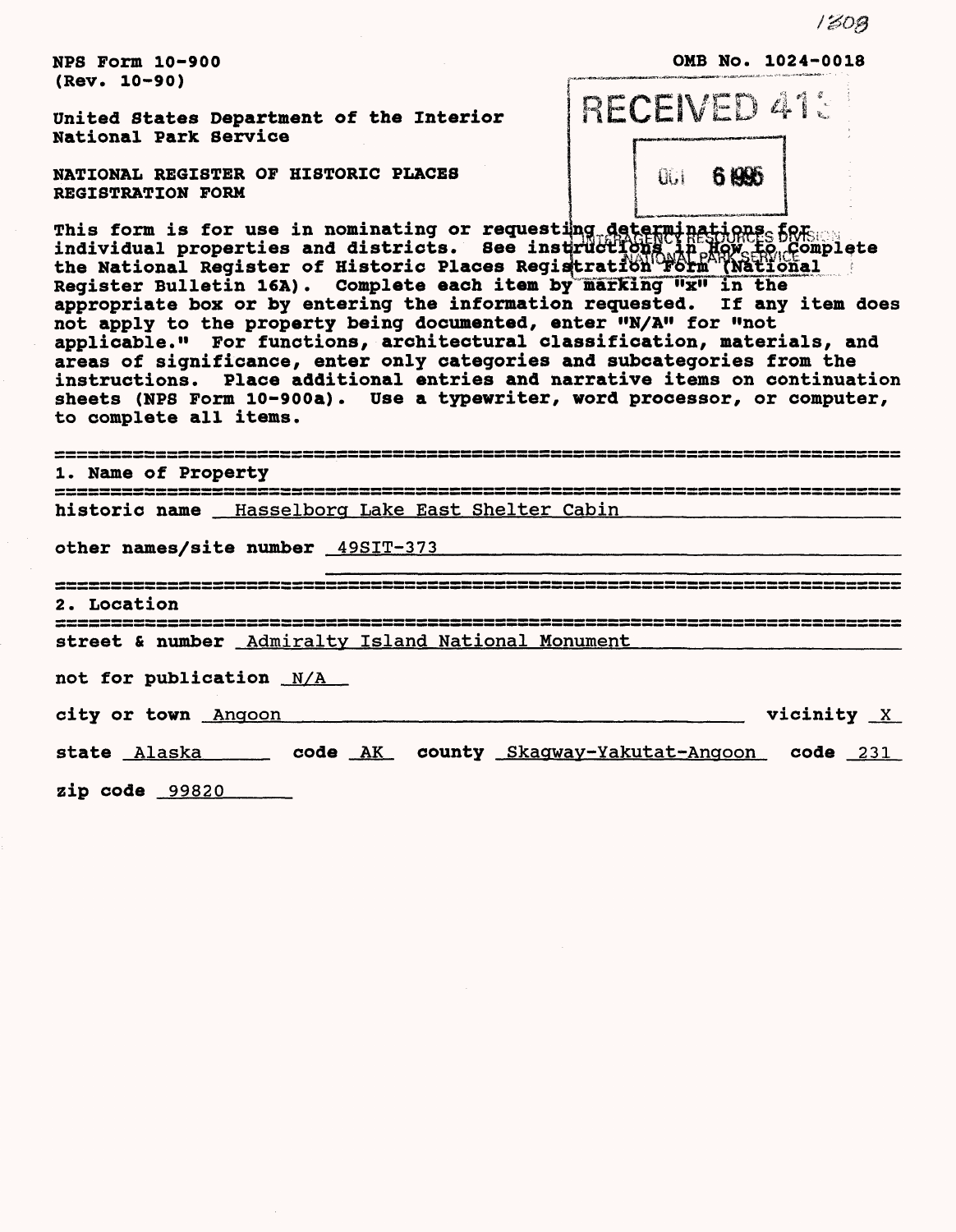| USDI/NPS NRHP Registration Form<br>49SIT-373, Hasselborg Lake East Shelter Cabin<br>Skaqway-Yakutat-Angoon, Alaska<br>Civilian Conservation Corps Historic Properties in Alaska and Page 2                                                                                                                                                                                                                                                                                                                                                                                                                                                                                                                                                                                                                                                                                                                                                      |                                   |  |  |  |  |  |  |
|-------------------------------------------------------------------------------------------------------------------------------------------------------------------------------------------------------------------------------------------------------------------------------------------------------------------------------------------------------------------------------------------------------------------------------------------------------------------------------------------------------------------------------------------------------------------------------------------------------------------------------------------------------------------------------------------------------------------------------------------------------------------------------------------------------------------------------------------------------------------------------------------------------------------------------------------------|-----------------------------------|--|--|--|--|--|--|
| 3. State/Federal Agency Certification                                                                                                                                                                                                                                                                                                                                                                                                                                                                                                                                                                                                                                                                                                                                                                                                                                                                                                           |                                   |  |  |  |  |  |  |
| کی ہیں۔ بیبہ سے نہیں بہت اس سے بہت سے بعد سے میں جس بہت ہوں ہے جن بھی بہت سے اپنے پہلے ہیں بناء سے بھی ہیں چل<br>کلا بھی علم میں علم میں بھی پہلے ہیں کہ کو کو اس بھی کہ جس سے بھی بھی سے بھی کی بھی سے بھی بھی سے بھی بھی بھی<br>As the designated authority under the National Historic Preservation Act of<br>1986, as amended, I hereby certify that this $\angle$ nomination mequest<br>for determination of eligibility meets the documentation standards for<br>registering properties in the National Register of Historic Places and<br>meets the procedural and professional requirements set forth in 36 CFR Part<br>60. In my opinion, the property $\angle\!\!\!\!\perp\!\!\!\!\perp$ meets $\angle\!\!\!\!\perp$ does not meet the National<br>Register Criteria. I recommend that this property be considered<br>significant ___ nationally ___ statewide ___ locally. ( ___ See<br>continuation sheet for additional comments.) |                                   |  |  |  |  |  |  |
| Evan O. DeBloom<br>Signature of certifying official                                                                                                                                                                                                                                                                                                                                                                                                                                                                                                                                                                                                                                                                                                                                                                                                                                                                                             | $\frac{10 - 2 - 95}{\text{Date}}$ |  |  |  |  |  |  |
| <b>Forest Service</b><br>Federal Preservation Officer<br>State or Federal agency and bureau                                                                                                                                                                                                                                                                                                                                                                                                                                                                                                                                                                                                                                                                                                                                                                                                                                                     |                                   |  |  |  |  |  |  |
| In my opinion, the property $X$ meets $x$ does not meet the National<br>Register criteria. ( See continuation sheet for additional comments.)<br>Bignature of commenting or other official<br>$ \frac{D\rho\mu}{D}$                                                                                                                                                                                                                                                                                                                                                                                                                                                                                                                                                                                                                                                                                                                             |                                   |  |  |  |  |  |  |
| Alaska State Historic Preservation Officer<br>State or Federal agency and bureau                                                                                                                                                                                                                                                                                                                                                                                                                                                                                                                                                                                                                                                                                                                                                                                                                                                                |                                   |  |  |  |  |  |  |
| 4. National Park Service Certification                                                                                                                                                                                                                                                                                                                                                                                                                                                                                                                                                                                                                                                                                                                                                                                                                                                                                                          |                                   |  |  |  |  |  |  |
| I, hereby certify that this property is:<br>$\checkmark$ entered in the National Register<br>See continuation sheet.<br>determined eligible for the<br>National Register<br>See continuation sheet.                                                                                                                                                                                                                                                                                                                                                                                                                                                                                                                                                                                                                                                                                                                                             | <u>Puburech slove</u> 11/2/95     |  |  |  |  |  |  |
| determined not eligible for the<br>National Register<br>removed from the National Register                                                                                                                                                                                                                                                                                                                                                                                                                                                                                                                                                                                                                                                                                                                                                                                                                                                      |                                   |  |  |  |  |  |  |
| other (explain):                                                                                                                                                                                                                                                                                                                                                                                                                                                                                                                                                                                                                                                                                                                                                                                                                                                                                                                                |                                   |  |  |  |  |  |  |
| Signature of Keeper Date of Action<br>$d\mathcal{V}$                                                                                                                                                                                                                                                                                                                                                                                                                                                                                                                                                                                                                                                                                                                                                                                                                                                                                            |                                   |  |  |  |  |  |  |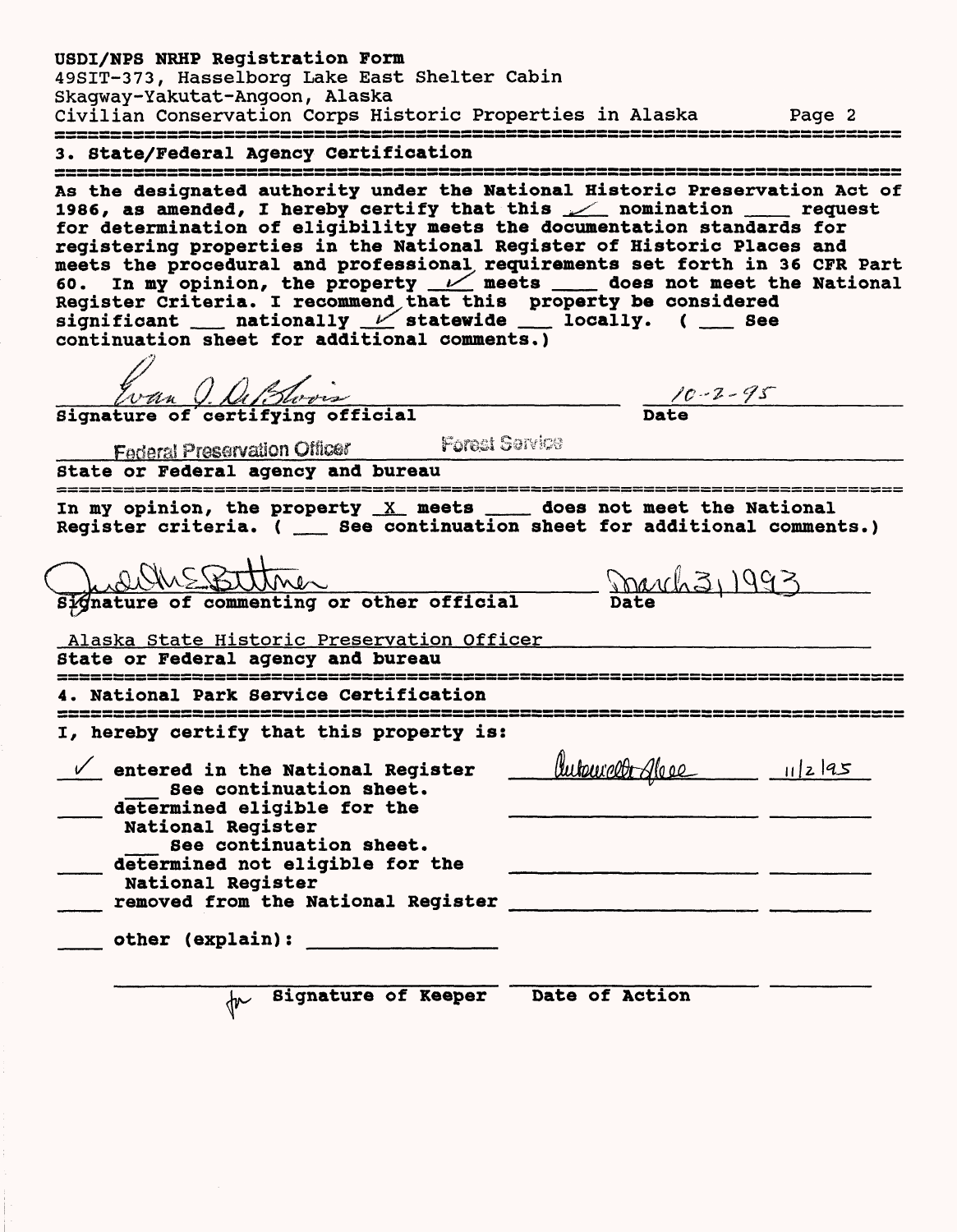U8DI/NPS NRHP **Registration Form** 49SIT-373, Hasselborg Lake East Shelter Cabin Skagway-Yakutat-Angoon, Alaska Civilian Conservation Corps Historic Properties in Alaska Page 3 **5. Classification Ownership of Property (Check as many boxes as apply) \_\_ private \_\_ public-local \_\_ public-State X public-Federal Category of Property (Check only one box) X building(s) \_\_ district \_\_ site \_\_ structure \_\_ object Number of Resources within Property Contributing Noncontributing \_\_\_\_ \_\_\_ buildings 1 \_\_\_ sites \_\_\_ \_\_\_ structures \_\_\_ \_\_\_ objects 1 0 Total Number of contributing resources previously listed in the National Register 0** Name **of related multiple property listing (Enter "N/A" if property is not part of a multiple property listing.)** Civilian Conservation Corps (CCC) Historic Properties in Alaska; Admiralty Island Civilian Conservation Corps Canoe Route, 1933-1937 6. Function or Use **Historic Functions (Enter categories from instructions)** Cat: Recreation & Culture \_\_\_\_\_ Sub: Outdoor Recreation \_\_\_\_\_ **Current Functions (Enter categories from instructions)** Cat: Recreation & Culture\_\_\_\_\_ Sub: Outdoor Recreation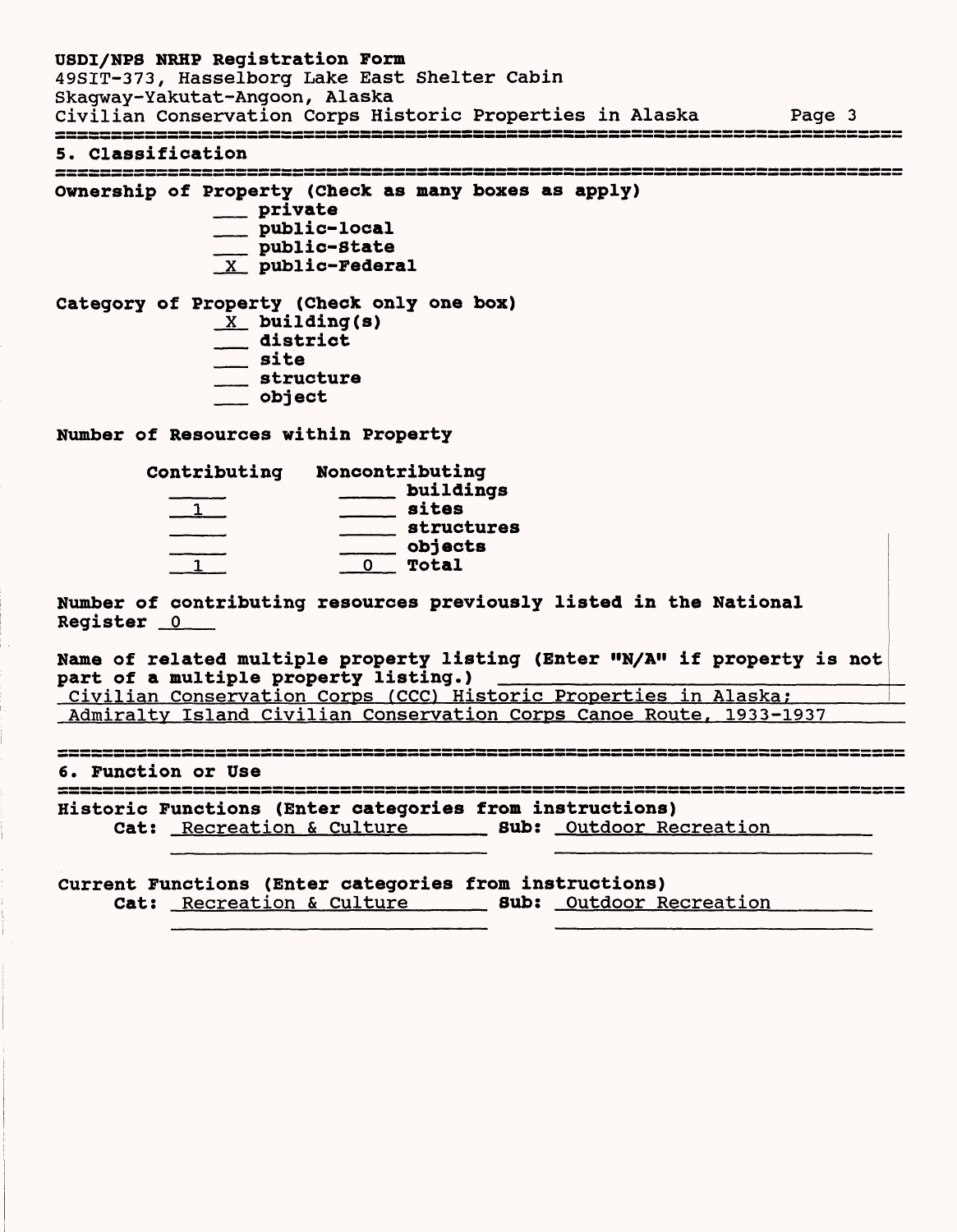| USDI/NPS NRHP Registration Form                                                                                            |        |
|----------------------------------------------------------------------------------------------------------------------------|--------|
| 49SIT-373, Hasselborg Lake East Shelter Cabin                                                                              |        |
| Skaqway-Yakutat-Angoon, Alaska                                                                                             |        |
| Civilian Conservation Corps Historic Properties in Alaska                                                                  | Page 4 |
| الأراق فأزقت كالمستوف الأناك التواص التواص والأنائ والمستوف المتواطن والمستنين المتواطن والمستوفي والمناق والمستحدث<br>_ _ |        |

#### 7. Description

Architectural Classification (Enter categories from instructions) No stvle

Materials (Enter categories from instructions)

|           | foundation log |  |  |
|-----------|----------------|--|--|
|           | roof shake     |  |  |
| walls loq |                |  |  |
| other N/A |                |  |  |

#### Narrative Description (Describe the historic and current condition of the property on one or more continuation sheets.)

Built in the Adirondack style, the three-sided Hasselborg Lake East Shelter Cabin had a peeled log superstructure and shake walls and roof. The cabin is now in ruins. The sill logs are in their original orientation and have dimensions similar to the standing cabins. The notches for attachment of the vertical posts are evident, as are the galvanized nails. A few the vertical posts are evident, as are the galvanized nails. bleached logs of purlin size, now burned, are scattered about. A photograph at the Admiralty Island National Monument shows the site a decade or so ago, when the structure had already collapsed but more of the structural elements were visible. The current canoe route map marks the spot as a "primitive campsite."

The site is located where the outlet stream of Beaver Lake enters Hasselborg Lake. The natural environment is similar to its appearance in the 1930s.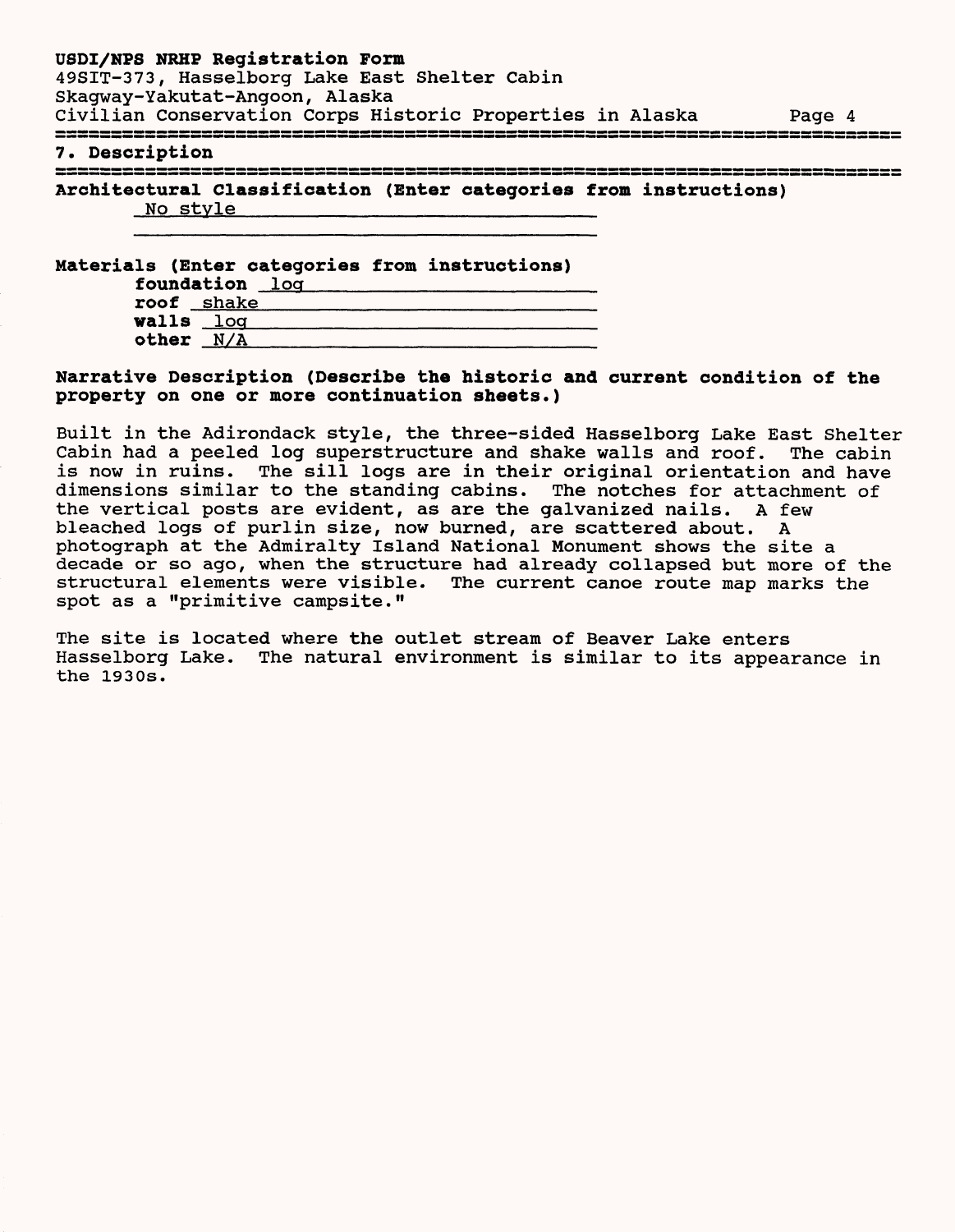| USDI/NPS NRHP Registration Form<br>49SIT-373, Hasselborg Lake East Shelter Cabin<br>Skagway-Yakutat-Angoon, Alaska<br>Civilian Conservation Corps Historic Properties in Alaska Page 5<br>د کرد کا کہنا ہے کہ اس کے باعث کے باعث کے باعث کے باعث کے لئے کہنا ہے کہ اس کے لئے سے اس کے لئے اس کا کہا ہے ک<br>وی میں کا ایک ایک کا کہنا ہے کہ اس کے باعث کے باعث کو ایک ایک کو ایک کار کو ایک کو ایک ایک کار ایک کار ایک ایک |                                                                                                                                                                                                                                                                                        |  |  |  |  |  |
|----------------------------------------------------------------------------------------------------------------------------------------------------------------------------------------------------------------------------------------------------------------------------------------------------------------------------------------------------------------------------------------------------------------------------|----------------------------------------------------------------------------------------------------------------------------------------------------------------------------------------------------------------------------------------------------------------------------------------|--|--|--|--|--|
|                                                                                                                                                                                                                                                                                                                                                                                                                            | 8. Statement of Significance                                                                                                                                                                                                                                                           |  |  |  |  |  |
|                                                                                                                                                                                                                                                                                                                                                                                                                            | Applicable National Register Criteria (Mark "x" in one or more boxes for<br>the criteria qualifying the property for National Register listing)                                                                                                                                        |  |  |  |  |  |
| $X$ $A$                                                                                                                                                                                                                                                                                                                                                                                                                    | Property is associated with events that have made a<br>significant contribution to the broad patterns of our<br>history.                                                                                                                                                               |  |  |  |  |  |
| $\overline{\mathbf{B}}$                                                                                                                                                                                                                                                                                                                                                                                                    | Property is associated with the lives of persons significant<br>in our past.                                                                                                                                                                                                           |  |  |  |  |  |
| $\overline{\phantom{a}}$ c                                                                                                                                                                                                                                                                                                                                                                                                 | Property embodies the distinctive characteristics of a type,<br>period, or method of construction or represents the work of<br>a master, or possesses high artistic values, or represents a<br>significant and distinguishable entity whose components lack<br>individual distinction. |  |  |  |  |  |
| $\mathbf{D}$                                                                                                                                                                                                                                                                                                                                                                                                               | Property has yielded, or is likely to yield information<br>important in prehistory or history.                                                                                                                                                                                         |  |  |  |  |  |
|                                                                                                                                                                                                                                                                                                                                                                                                                            | Criteria Considerations (Mark "X" in all the boxes that apply.) N/A<br>ال الرابط التي يقول التي توسع المناسب المعامل المعاملة التي يعامل المعاملة التي يقول التي المعاملة التي المعامل                                                                                                 |  |  |  |  |  |

|  |           |  | owned by a religious institution or used for religious |  |  |
|--|-----------|--|--------------------------------------------------------|--|--|
|  | purposes. |  |                                                        |  |  |

- B removed from its original location.
- C a birthplace or a grave.
- D a cemetery.
- E a reconstructed building, object, or structure.
- F a commemorative property.
- \_\_\_ 6 less than 50 years of age or achieved significance within the past 50 years.

Areas of Significance (Enter categories from instructions) Entertainment/Recreation\_\_\_

Period of Significance 1933-1937

Significant Dates 1936

Significant Person (Complete if Criterion B is marked above)  $N/A$ 

Cultural Affiliation N/A\_\_\_\_\_\_\_\_\_\_\_\_\_\_\_\_\_\_\_\_\_\_\_

Architect/Builder Civilian Conservation Corps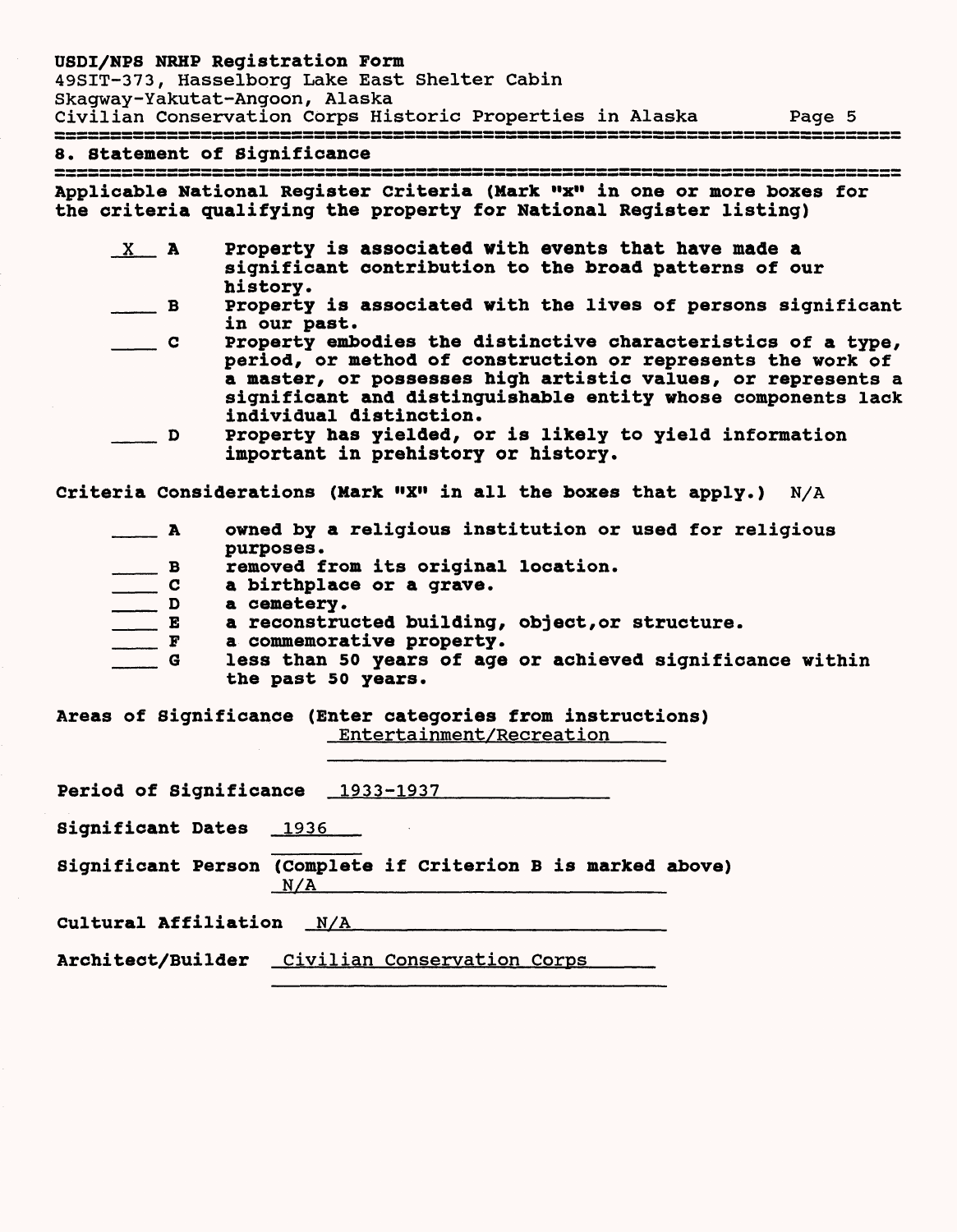### USDI/NPS NRHP **Registration Form** 49SIT-373, Hasselborg Lake East Shelter Cabin Skagway-Yakutat-Angoon, Alaska Civilian Conservation Corps Historic Properties in Alaska Page 6 Narrative Statement of Significance (Explain the significance of the property on one or more continuation sheets.) The Hasselborg Lake East Shelter Cabin, now in ruins, was a three-sided shelter built by the Civilian Conservation Corps as part of the Admiralty Island Canoe Route. At one time it was an example of the three-sided Adirondack style shelter cabin built for public recreation in the 1930s, but now it has collapsed and been cannibalized for firewood. The site continues to be used as a recreational camp site. 9. Major Bibliographical References (Cite the books, articles, and other sources used in preparing this form on one or more continuation sheets.) See Multiple Property Documentation Form Previous documentation on file (NFS) N/A \_\_ preliminary determination of individual listing (36 CFR 67) has been requested. \_\_ previously listed in the National Register \_\_ previously determined eligible by the National Register \_\_ designated a National Historic Landmark \_\_ recorded by Historic American Buildings Survey  $\frac{1}{2}$  recorded by Historic American Engineering Record #  $\frac{1}{2}$ Primary Location of Additional Data \_\_ State Historic Preservation Office \_\_ Other State agency  $X$  Federal agency \_\_ Local government \_\_ University \_\_ Other Name of repository: Admiralty Island National Monument, Juneau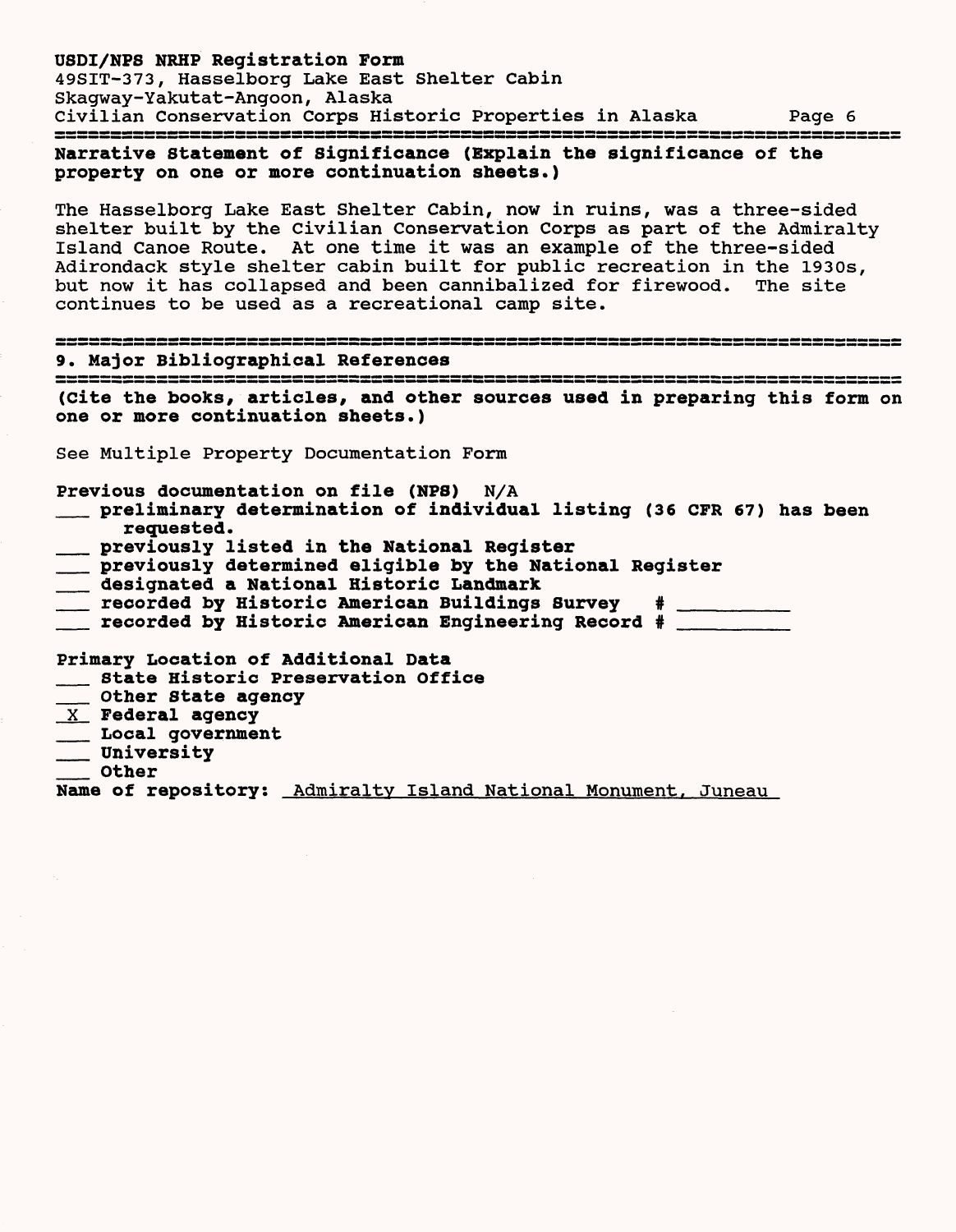USDI/NPS NRHP Registration Form 49SIT-373, Hasselborg Lake East Shelter Cabin Skagway-Yakutat-Angoon, Alaska Civilian Conservation Corps Historic Properties in Alaska Page 7

10. Geographical Data

Acreage of Property less than one acre

UTM References (Place additional UTM references on a continuation sheet)

Zone Easting Northing Zone Easting Northing 1 08 546900 6391800 3 \_ \_\_\_\_\_ \_\_\_\_\_\_ 2 \_ \_\_\_\_\_ \_\_\_\_\_\_ 4 \_ \_\_\_\_\_ \_\_\_\_\_\_

#### Verbal Boundary Description (Describe the boundaries of the property.)

The Hasselborg Lake East Shelter Cabin site is adjacent to a lake shore staging area and a trailhead, all within a circumscribed area of less than one acre in the SW 1/4 of the SW 1/4 of the NE 1/4 of Section 34, Township 48 South, Range 69 East, Copper River Meridian.

#### Boundary Justification (Explain why the boundaries were selected.)

The Hasselborg Lake East Shelter Cabin site has a localized activity area arising from its function as a temporary stopping place on a recreational canoe route. The boundary encompasses the shelter cabin site, lake shore staging area, and trailhead associated with the site.

# 11. Form Prepared By

name/title Charles M. Mobley. President

organization Charles M. Mobley & Associates

date September 28, 1992

street & number 200 West 34th St.. #534

telephone (907) 653-1937\_\_\_\_\_\_\_\_\_\_

city or town Anchorage state AK zip code 99503

Property Owner name USDA Forest Service, Admiralty Island National Monument

street & number 8465 Old Dairy Road

**telephone** (907) 789-8751\_\_\_\_\_\_\_\_\_\_

city or town Juneau \_\_\_\_\_\_\_\_\_\_\_\_\_\_\_\_\_\_\_\_\_\_\_\_\_\_ state AK zip code 99802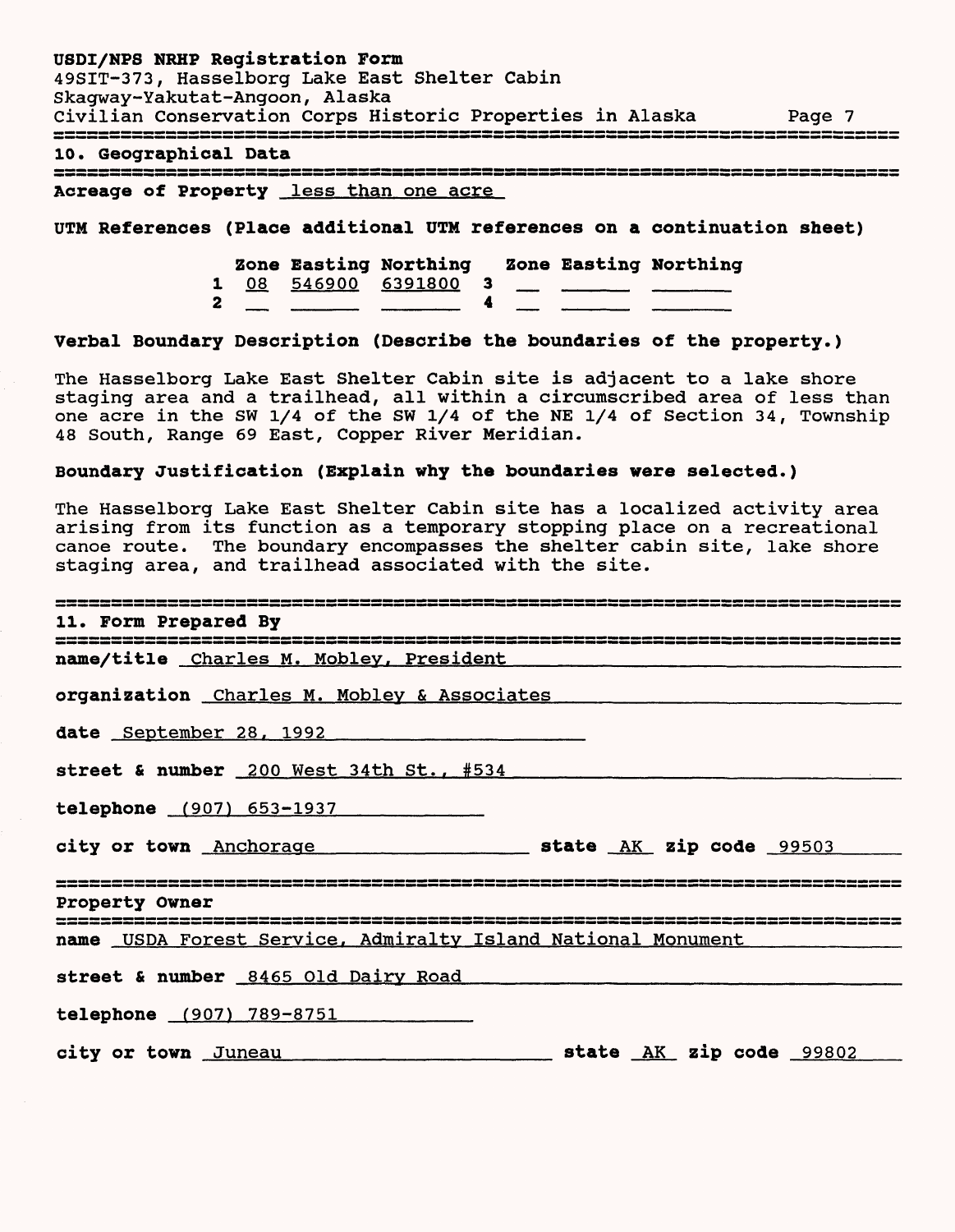### USDI/NPS NRHP **Registration Form**

49SIT-373, Hasselborg Lake East Shelter Cabin Skagway-Yakutat-Angoon, Alaska Civilian Conservation Corps Historic Properties in Alaska Page 8

**NATIONAL REGISTER OF HISTORIC PLACES CONTINUATION SHEET**

**Section** Photograph identification

49SIT-373, Hasselborg Lake East Shelter Cabin  $1.$ Civilian Conservation Corps Historic Properties in Alaska Admiralty Island Civilian Conservation Corps Canoe Route, 1933-1937 Skagway-Yakutat-Angoon, Alaska Charles M. Mobley 8/10/92 (frame is labeled with incorrect date) Admiralty Island National Monument, Juneau Looking southeast at shelter cabin and activity area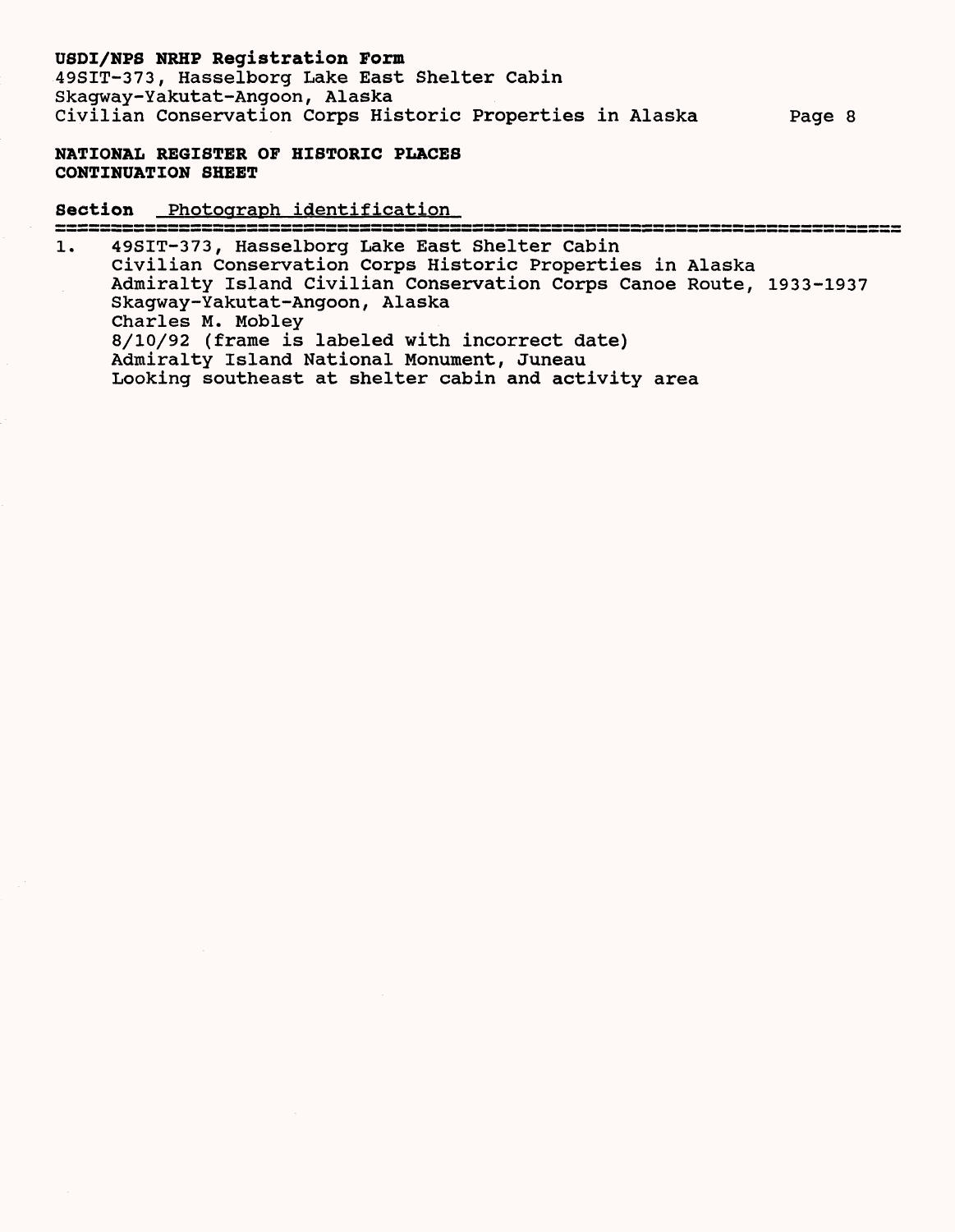**United States Department of the Interior** National Park Service

# **National Register of Historic Places Continuation Sheet**

Section number ————————————————————

#### SUPPLEMENTARY LISTING RECORD

NRIS Reference Number: 95001308 Date Listed: 112195

Hasselborg Lake East Shelter Cabin Property Name

Skagway-Yakutat-Angoon AK<br>County State County

CCC Historic Properties in Alaska MPS Multiple Name

-----------------

This property is listed in the National Register of Historic Places in accordance with the attached nomination documentation subject to the following exceptions, exclusions, or amendments, notwithstanding the National Park Service certification included in the nomination documentation.

 $\frac{d\mu}{dx}$  signature of the Keeper  $\frac{11}{x}$  and  $\frac{11}{x}$  and  $\frac{11}{x}$  and  $\frac{11}{x}$  and  $\frac{11}{x}$  and  $\frac{11}{x}$  and  $\frac{11}{x}$  and  $\frac{11}{x}$  and  $\frac{11}{x}$  are of Action

================================

Amended Items in Nomination:

**Classification:** The Category of Property is amended to read "Site."

This information was confirmed with Evan DeBloois of the USDA Forest Service.

DISTRIBUTION:

National Register property file Nominating Authority (without nomination attachment)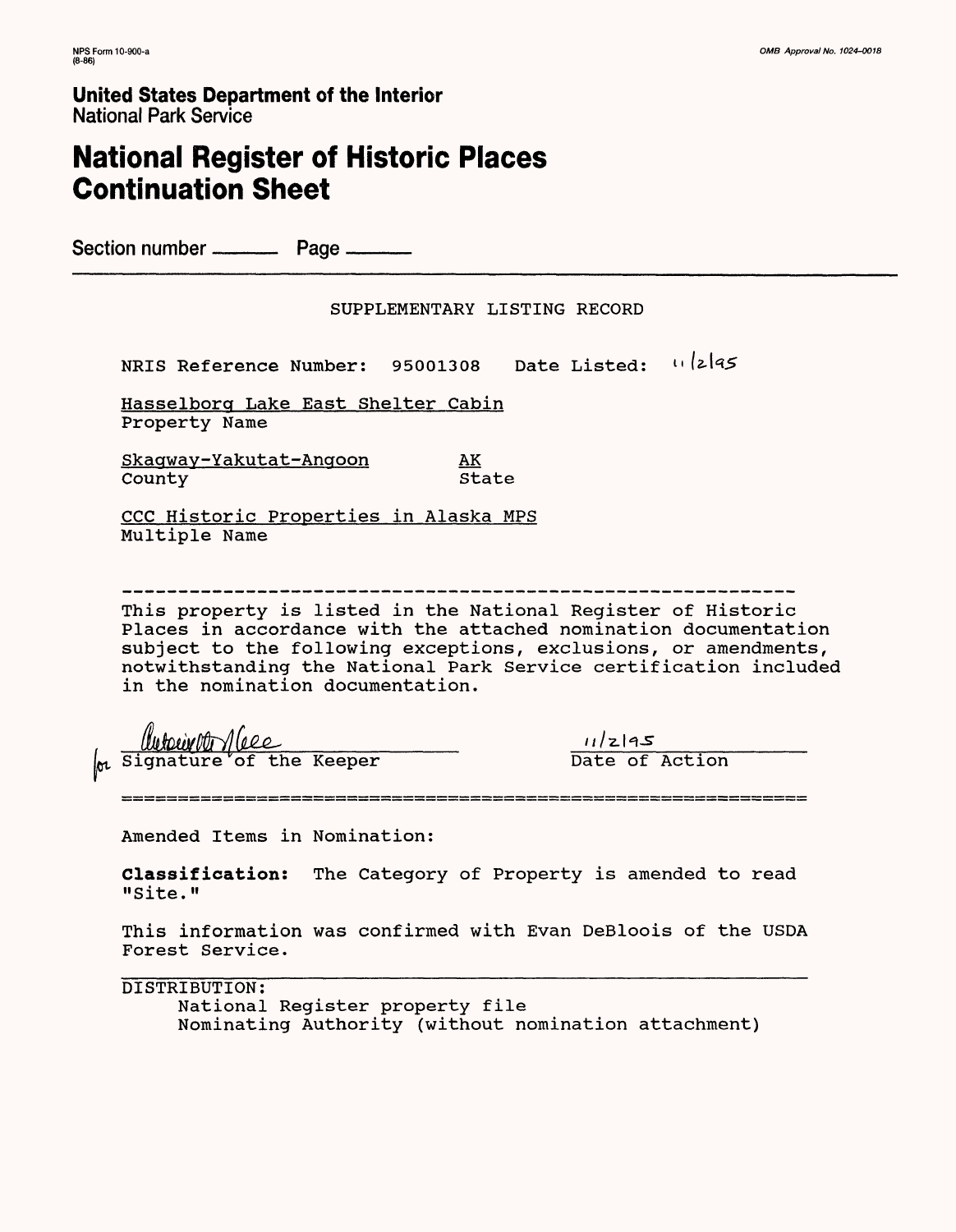